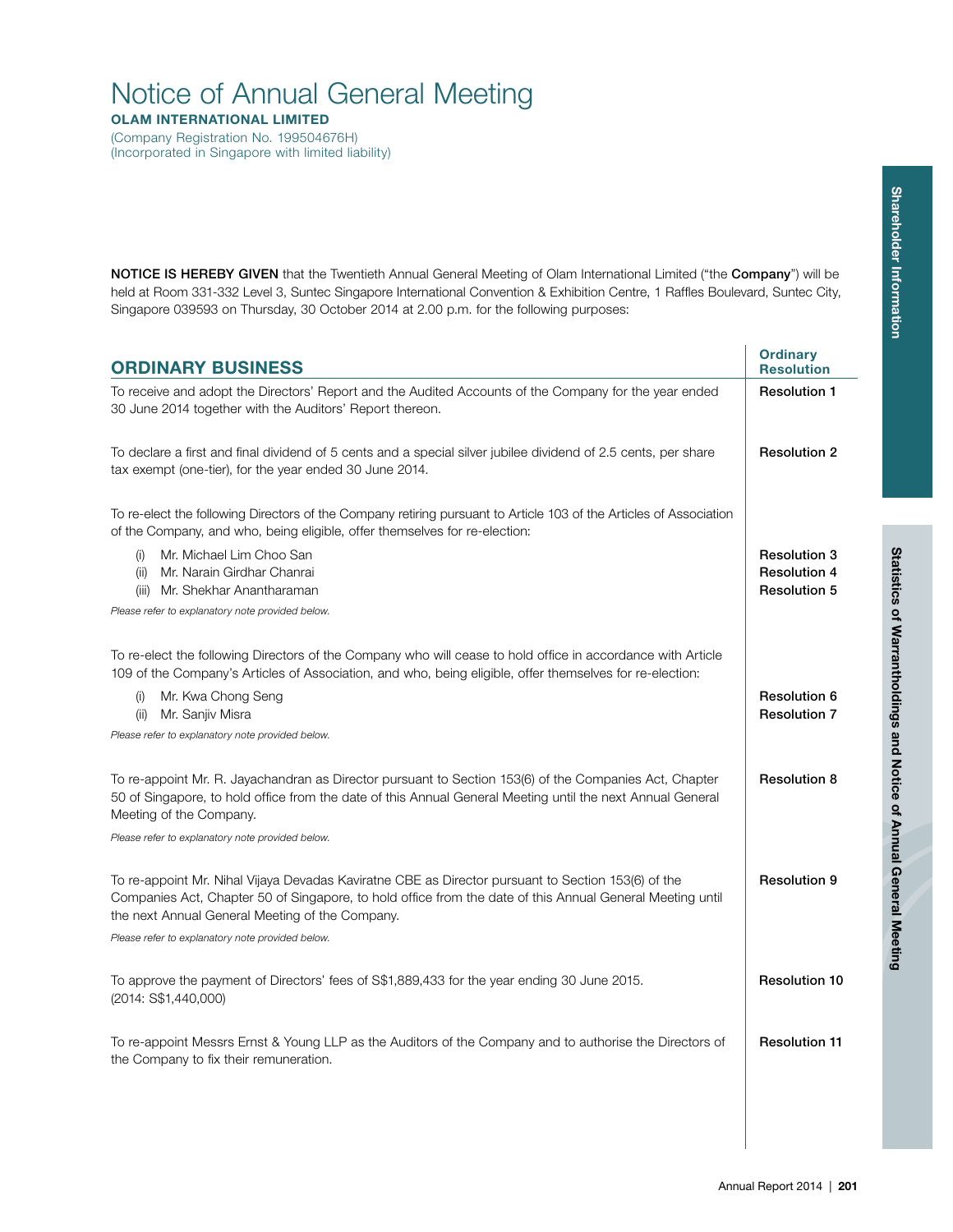|                                                                                                                                                                                                                                   |                                                                                                                                                                                                                                    | <b>SPECIAL BUSINESS</b>                                                                                                                                                                                                                                                                                                                                                                                                                                                                                                                                                                                                                                                                                                          | <b>Ordinary</b><br><b>Resolution</b> |  |
|-----------------------------------------------------------------------------------------------------------------------------------------------------------------------------------------------------------------------------------|------------------------------------------------------------------------------------------------------------------------------------------------------------------------------------------------------------------------------------|----------------------------------------------------------------------------------------------------------------------------------------------------------------------------------------------------------------------------------------------------------------------------------------------------------------------------------------------------------------------------------------------------------------------------------------------------------------------------------------------------------------------------------------------------------------------------------------------------------------------------------------------------------------------------------------------------------------------------------|--------------------------------------|--|
|                                                                                                                                                                                                                                   |                                                                                                                                                                                                                                    | To consider and if thought fit, to pass the following resolutions as Ordinary Resolutions:                                                                                                                                                                                                                                                                                                                                                                                                                                                                                                                                                                                                                                       |                                      |  |
| General Authority to issue shares                                                                                                                                                                                                 | <b>Resolution 12</b>                                                                                                                                                                                                               |                                                                                                                                                                                                                                                                                                                                                                                                                                                                                                                                                                                                                                                                                                                                  |                                      |  |
| That pursuant to Section 161 of the Companies Act, Cap. 50 and Rule 806 of the Listing Manual of the<br>Singapore Exchange Securities Trading Limited ("SGX-ST"), the Directors of the Company be authorised<br>and empowered to: |                                                                                                                                                                                                                                    |                                                                                                                                                                                                                                                                                                                                                                                                                                                                                                                                                                                                                                                                                                                                  |                                      |  |
| $(a)$ (i)                                                                                                                                                                                                                         |                                                                                                                                                                                                                                    | issue shares in the Company ("shares") whether by way of rights, bonus or otherwise; and/or                                                                                                                                                                                                                                                                                                                                                                                                                                                                                                                                                                                                                                      |                                      |  |
|                                                                                                                                                                                                                                   | (ii)                                                                                                                                                                                                                               | make or grant offers, agreements or options (collectively, "Instruments") that might or would<br>require shares to be issued, including but not limited to the creation and issue of (as well as<br>adjustments to) options, warrants, debentures or other instruments convertible into shares,                                                                                                                                                                                                                                                                                                                                                                                                                                  |                                      |  |
|                                                                                                                                                                                                                                   |                                                                                                                                                                                                                                    | at any time and upon such terms and conditions and for such purposes and to such persons as the<br>Directors of the Company may in their absolute discretion deem fit; and                                                                                                                                                                                                                                                                                                                                                                                                                                                                                                                                                       |                                      |  |
| (b)                                                                                                                                                                                                                               | (notwithstanding the authority conferred by this Resolution may have ceased to be in force) issue<br>shares in pursuance of any Instruments made or granted by the Directors of the Company while this<br>Resolution was in force, |                                                                                                                                                                                                                                                                                                                                                                                                                                                                                                                                                                                                                                                                                                                                  |                                      |  |
|                                                                                                                                                                                                                                   |                                                                                                                                                                                                                                    | provided that:                                                                                                                                                                                                                                                                                                                                                                                                                                                                                                                                                                                                                                                                                                                   |                                      |  |
| (1)                                                                                                                                                                                                                               |                                                                                                                                                                                                                                    | the aggregate number of shares (including shares to be issued in pursuance of the Instruments, made<br>or granted pursuant to this Resolution) to be issued pursuant to this Resolution shall not exceed fifty<br>per centum (50%) of the total number of issued shares (excluding treasury shares) in the capital of the<br>Company (as calculated in accordance with sub-paragraph (2) below), of which the aggregate number<br>of shares to be issued other than on a pro-rata basis to shareholders of the Company shall not exceed<br>twenty per centum (20%) of the total number of issued shares (excluding treasury shares) in the capital<br>of the Company (as calculated in accordance with sub-paragraph (2) below); |                                      |  |
| (2)                                                                                                                                                                                                                               |                                                                                                                                                                                                                                    | (subject to such calculation as may be prescribed by the SGX-ST) for the purpose of determining the<br>aggregate number of shares that may be issued under sub-paragraph (1) above, the total number<br>of issued shares (excluding treasury shares) shall be based on the total number of issued shares<br>(excluding treasury shares) in the capital of the Company at the time of the passing of this Resolution,<br>after adjusting for:                                                                                                                                                                                                                                                                                     |                                      |  |
|                                                                                                                                                                                                                                   |                                                                                                                                                                                                                                    | (a) new shares arising from the conversion or exercise of any convertible securities;                                                                                                                                                                                                                                                                                                                                                                                                                                                                                                                                                                                                                                            |                                      |  |
|                                                                                                                                                                                                                                   |                                                                                                                                                                                                                                    | (b) new shares arising from exercising share options or vesting of share awards which are outstanding<br>or subsisting at the time of the passing of this Resolution; and                                                                                                                                                                                                                                                                                                                                                                                                                                                                                                                                                        |                                      |  |
|                                                                                                                                                                                                                                   |                                                                                                                                                                                                                                    | (c) any subsequent bonus issue, consolidation or subdivision of shares;                                                                                                                                                                                                                                                                                                                                                                                                                                                                                                                                                                                                                                                          |                                      |  |
|                                                                                                                                                                                                                                   |                                                                                                                                                                                                                                    | (3) in exercising the authority conferred by this Resolution, the Company shall comply with the provisions<br>of the Listing Manual of the SGX-ST for the time being in force (unless such compliance has been<br>waived by the SGX-ST) and the Articles of Association of the Company; and                                                                                                                                                                                                                                                                                                                                                                                                                                      |                                      |  |
| (4)                                                                                                                                                                                                                               |                                                                                                                                                                                                                                    | unless revoked or varied by the Company in a general meeting, such authority shall continue in force<br>until the conclusion of the next Annual General Meeting of the Company or the date by which the next<br>Annual General Meeting of the Company is required by law to be held, whichever is earlier.                                                                                                                                                                                                                                                                                                                                                                                                                       |                                      |  |
|                                                                                                                                                                                                                                   | Please refer to explanatory note provided below.                                                                                                                                                                                   |                                                                                                                                                                                                                                                                                                                                                                                                                                                                                                                                                                                                                                                                                                                                  |                                      |  |
|                                                                                                                                                                                                                                   |                                                                                                                                                                                                                                    |                                                                                                                                                                                                                                                                                                                                                                                                                                                                                                                                                                                                                                                                                                                                  |                                      |  |
|                                                                                                                                                                                                                                   |                                                                                                                                                                                                                                    |                                                                                                                                                                                                                                                                                                                                                                                                                                                                                                                                                                                                                                                                                                                                  |                                      |  |
|                                                                                                                                                                                                                                   |                                                                                                                                                                                                                                    |                                                                                                                                                                                                                                                                                                                                                                                                                                                                                                                                                                                                                                                                                                                                  |                                      |  |
|                                                                                                                                                                                                                                   |                                                                                                                                                                                                                                    |                                                                                                                                                                                                                                                                                                                                                                                                                                                                                                                                                                                                                                                                                                                                  |                                      |  |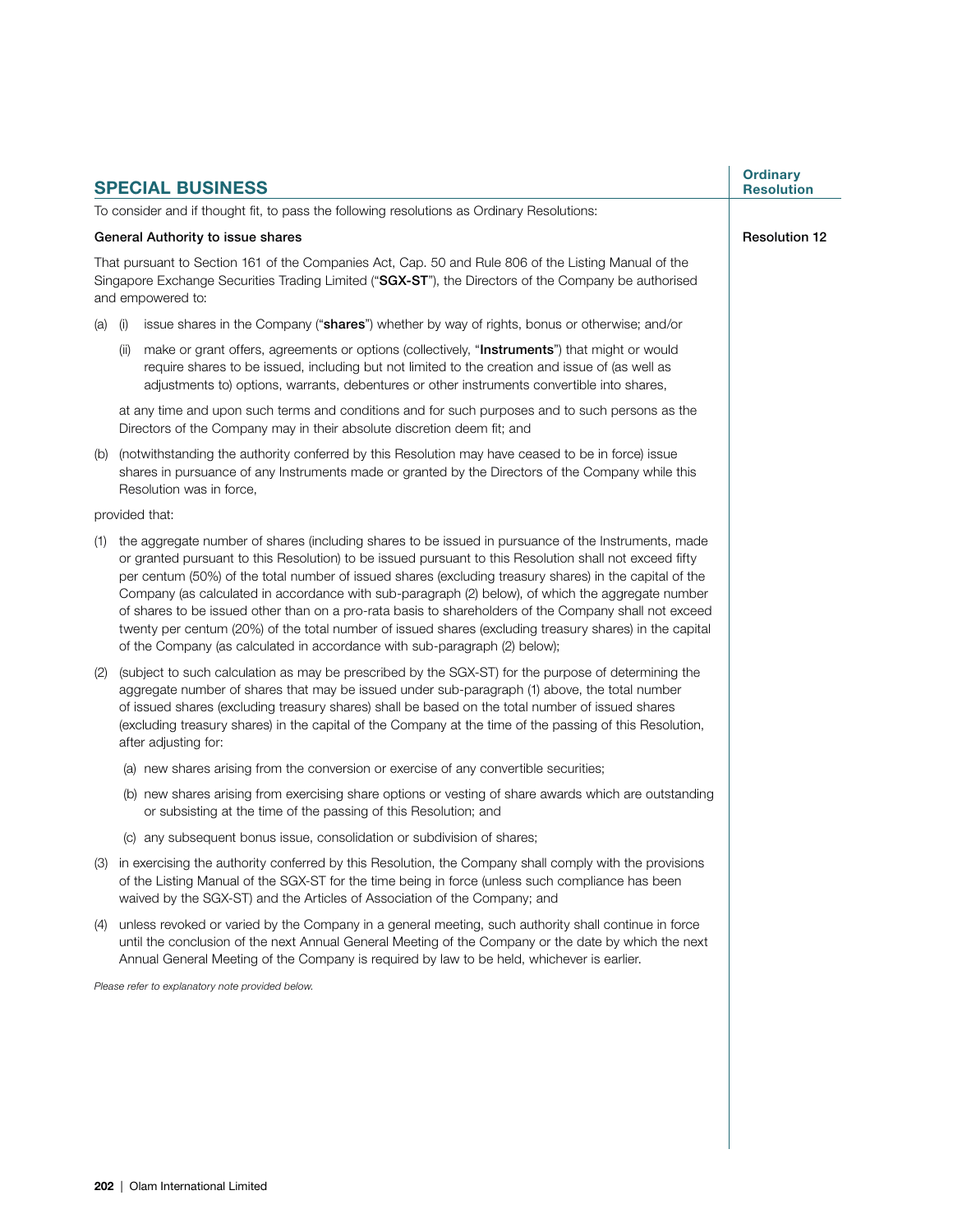| <b>SPECIAL BUSINESS</b> |                                                                                                                                                                                                                                                                                                                                                                                                                                                                                                                                                                                                                                            |                      |  |  |  |
|-------------------------|--------------------------------------------------------------------------------------------------------------------------------------------------------------------------------------------------------------------------------------------------------------------------------------------------------------------------------------------------------------------------------------------------------------------------------------------------------------------------------------------------------------------------------------------------------------------------------------------------------------------------------------------|----------------------|--|--|--|
|                         | Renewal of the Share Buyback Mandate                                                                                                                                                                                                                                                                                                                                                                                                                                                                                                                                                                                                       | <b>Resolution 13</b> |  |  |  |
| That:                   |                                                                                                                                                                                                                                                                                                                                                                                                                                                                                                                                                                                                                                            |                      |  |  |  |
|                         | (1) for the purposes of the Companies Act, Cap. 50 (the "Companies Act"), the exercise by the Directors<br>of the Company of all the powers of the Company to purchase or otherwise acquire ordinary shares in<br>the capital of the Company (the "Shares") not exceeding in aggregate the Maximum Limit (as defined<br>below), at such price(s) as may be determined by the Directors from time to time up to the Maximum<br>Price (as defined below), whether by way of:                                                                                                                                                                 |                      |  |  |  |
|                         | (a) market purchase(s) (each a "Market Purchase") on Singapore Exchange Securities Trading<br>Limited (the "SGX-ST"); and/or                                                                                                                                                                                                                                                                                                                                                                                                                                                                                                               |                      |  |  |  |
|                         | (b) off-market purchase(s) (each an "Off-Market Purchase") in accordance with any equal access<br>scheme(s) as may be determined or formulated by the Directors as they consider fit, which<br>scheme(s) shall satisfy all the conditions prescribed by the Companies Act;                                                                                                                                                                                                                                                                                                                                                                 |                      |  |  |  |
|                         | and otherwise in accordance with all other laws and regulations, including but not limited to, the<br>provisions of the Companies Act and listing rules of the SGX-ST as may for the time being be<br>applicable, be and is hereby authorised and approved generally and unconditionally (the "Share<br>Buyback Mandate");                                                                                                                                                                                                                                                                                                                 |                      |  |  |  |
| (2)                     | unless varied or revoked by the members of the Company in a general meeting, the authority conferred<br>on the Directors pursuant to this Resolution may be exercised by the Directors at any time and from<br>time to time during the period commencing from the date of the passing of this Resolution and expiring<br>on the earlier of:                                                                                                                                                                                                                                                                                                |                      |  |  |  |
|                         | (a) the date on which the next annual general meeting of the Company ("AGM") is held or required by<br>law to be held; or                                                                                                                                                                                                                                                                                                                                                                                                                                                                                                                  |                      |  |  |  |
|                         | (b) the date on which the purchases or acquisitions of Shares by the Company pursuant to the Share<br>Buyback Mandate are carried out to the full extent mandated,                                                                                                                                                                                                                                                                                                                                                                                                                                                                         |                      |  |  |  |
|                         | whichever is the earlier; and                                                                                                                                                                                                                                                                                                                                                                                                                                                                                                                                                                                                              |                      |  |  |  |
| (3)                     | in this Ordinary Resolution 13:                                                                                                                                                                                                                                                                                                                                                                                                                                                                                                                                                                                                            |                      |  |  |  |
|                         | "Maximum Limit" means that number of issued Shares representing not more than 10% of the total<br>number of issued Shares (excluding treasury shares) as at the date of the passing of this Resolution,<br>unless the Company has effected a reduction of the share capital of the Company in accordance with<br>the applicable provisions of the Companies Act, at any time during the Relevant Period (as defined<br>below), in which event the total number of issued Shares shall be taken to be the total number of<br>issued Shares as altered (excluding any treasury shares that may be held by the Company from time<br>to time). |                      |  |  |  |
|                         | "Relevant Period" means the period commencing from the date of passing of this Resolution and<br>expiring on the date the next AGM is held or is required by law to be held, whichever is the earlier; and                                                                                                                                                                                                                                                                                                                                                                                                                                 |                      |  |  |  |
|                         | "Maximum Price" in relation to a Share to be purchased or acquired, means the purchase price<br>(excluding brokerage, stamp duties, commission, applicable goods and services tax and other related<br>expenses) which shall not exceed:                                                                                                                                                                                                                                                                                                                                                                                                   |                      |  |  |  |
|                         | in the case of a Market Purchase, 105% of the Average Closing Price; and<br>(a)                                                                                                                                                                                                                                                                                                                                                                                                                                                                                                                                                            |                      |  |  |  |
|                         | in the case of an Off-Market Purchase pursuant to an equal access scheme, 120% of the Average<br>(b)<br>Closing Price,                                                                                                                                                                                                                                                                                                                                                                                                                                                                                                                     |                      |  |  |  |
|                         | where:                                                                                                                                                                                                                                                                                                                                                                                                                                                                                                                                                                                                                                     |                      |  |  |  |
|                         | "Average Closing Price" means the average of the closing market prices of the Shares over the last five<br>Market Days (a "Market Day" being a day on which the SGX-ST is open for trading in securities), on<br>which transactions in the Shares were recorded, before the day on which the purchase or acquisition                                                                                                                                                                                                                                                                                                                       |                      |  |  |  |

of Shares was made, or as the case may be, the day of the making of the offer pursuant to the Off-Market Purchase, and deemed to be adjusted for any corporate action that occurs after the relevant

# **Renewal of the Share Buyback Mandate**

five Market Days; and

**Shareholder Information Shareholder Information**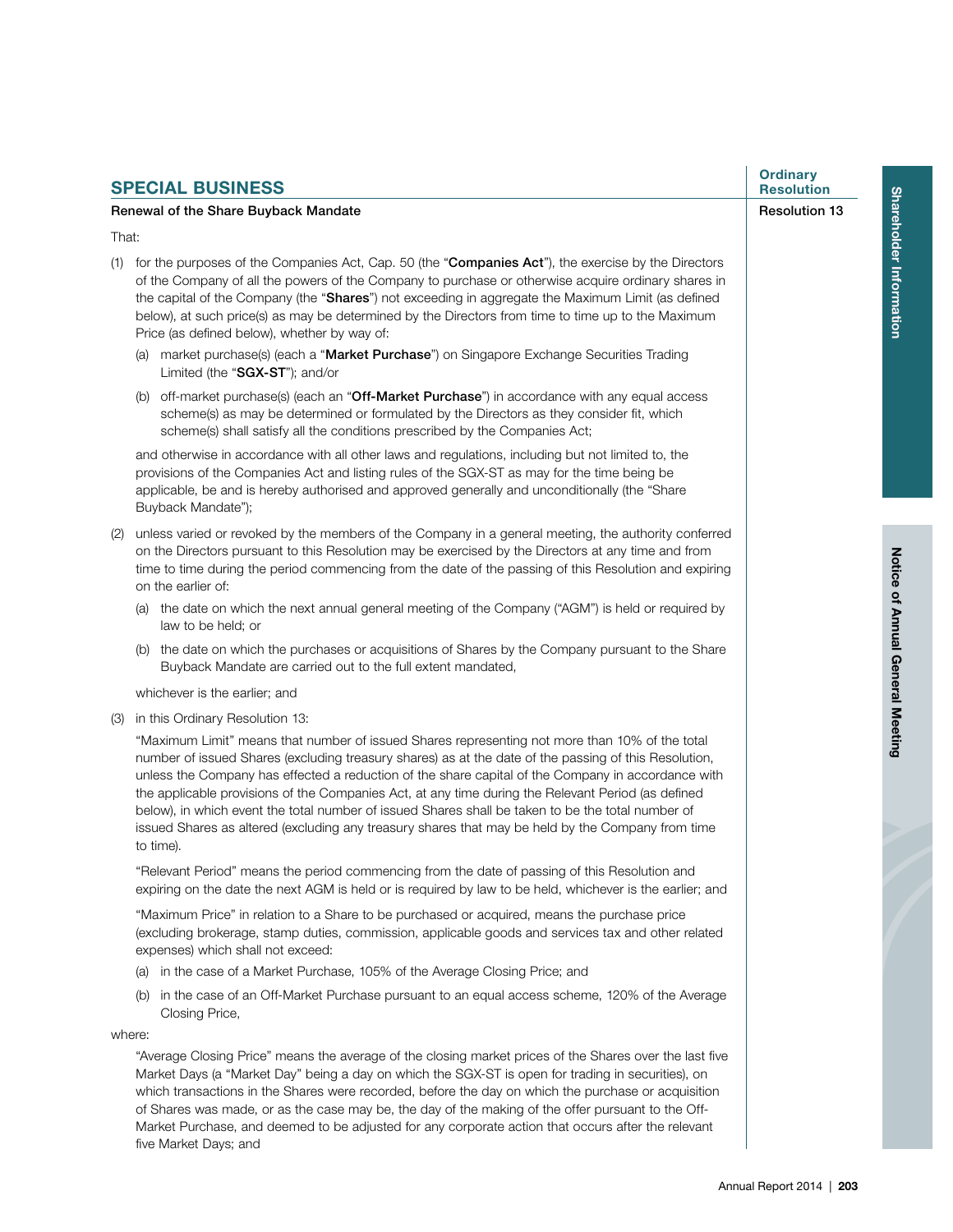|                                                                                                                                                                                                                                                                                                                        |                                                                                                                                                                                                                                                                                                                                                                                                                                                | <b>SPECIAL BUSINESS</b>                                                                                                                                                                                                                                                                                                                                                                                                                                                                                       | <b>Ordinary</b><br><b>Resolution</b> |  |  |
|------------------------------------------------------------------------------------------------------------------------------------------------------------------------------------------------------------------------------------------------------------------------------------------------------------------------|------------------------------------------------------------------------------------------------------------------------------------------------------------------------------------------------------------------------------------------------------------------------------------------------------------------------------------------------------------------------------------------------------------------------------------------------|---------------------------------------------------------------------------------------------------------------------------------------------------------------------------------------------------------------------------------------------------------------------------------------------------------------------------------------------------------------------------------------------------------------------------------------------------------------------------------------------------------------|--------------------------------------|--|--|
|                                                                                                                                                                                                                                                                                                                        |                                                                                                                                                                                                                                                                                                                                                                                                                                                | Renewal of the Share Buyback Mandate (cont'd)                                                                                                                                                                                                                                                                                                                                                                                                                                                                 |                                      |  |  |
|                                                                                                                                                                                                                                                                                                                        |                                                                                                                                                                                                                                                                                                                                                                                                                                                | "day of the making of the offer" means the day on which the Company announces its intention to make<br>an offer for an Off-Market Purchase, stating therein the purchase price (which shall not be more than<br>the Maximum Price for an Off-Market Purchase calculated on the foregoing basis) for each Share and<br>the relevant terms of the equal access scheme for effecting the Off-Market Purchase; and                                                                                                |                                      |  |  |
| (4)                                                                                                                                                                                                                                                                                                                    |                                                                                                                                                                                                                                                                                                                                                                                                                                                | the Directors of the Company and/or any of them be and are hereby authorised to complete and do<br>all such acts and things (including executing such documents as may be required) as they and/or he<br>may consider necessary, expedient, incidental or in the interests of the Company to give effect to the<br>transactions contemplated and/or authorised by this Resolution.                                                                                                                            |                                      |  |  |
| Please refer to explanatory note provided below.                                                                                                                                                                                                                                                                       |                                                                                                                                                                                                                                                                                                                                                                                                                                                |                                                                                                                                                                                                                                                                                                                                                                                                                                                                                                               |                                      |  |  |
|                                                                                                                                                                                                                                                                                                                        |                                                                                                                                                                                                                                                                                                                                                                                                                                                | Authority to issue shares under the Olam Scrip Dividend Scheme                                                                                                                                                                                                                                                                                                                                                                                                                                                | <b>Resolution 14</b>                 |  |  |
| That pursuant to Section 161 of the Companies Act, Cap. 50, the Directors of the Company be and are<br>hereby authorised to allot and issue such number of ordinary shares in the capital of the Company as may<br>be required to be allotted and issued from time to time pursuant to the Olam Scrip Dividend Scheme. |                                                                                                                                                                                                                                                                                                                                                                                                                                                |                                                                                                                                                                                                                                                                                                                                                                                                                                                                                                               |                                      |  |  |
| Please refer to explanatory note provided below.                                                                                                                                                                                                                                                                       |                                                                                                                                                                                                                                                                                                                                                                                                                                                |                                                                                                                                                                                                                                                                                                                                                                                                                                                                                                               |                                      |  |  |
| Adoption of the Olam Share Grant Plan                                                                                                                                                                                                                                                                                  | <b>Resolution 15</b>                                                                                                                                                                                                                                                                                                                                                                                                                           |                                                                                                                                                                                                                                                                                                                                                                                                                                                                                                               |                                      |  |  |
| That:                                                                                                                                                                                                                                                                                                                  |                                                                                                                                                                                                                                                                                                                                                                                                                                                |                                                                                                                                                                                                                                                                                                                                                                                                                                                                                                               |                                      |  |  |
| (1)                                                                                                                                                                                                                                                                                                                    | a new share plan to be known as the "Olam Share Grant Plan" (the "Share Grant Plan"), under which<br>awards ("Awards") of fully-paid Shares, their equivalent cash value or combinations thereof, will be<br>granted, free of charge, to eligible participants under the Share Grant Plan, the rules and summary<br>details of which are set out in the Letter, be and is hereby approved and adopted with effect from the<br>date of the AGM; |                                                                                                                                                                                                                                                                                                                                                                                                                                                                                                               |                                      |  |  |
| (2)                                                                                                                                                                                                                                                                                                                    |                                                                                                                                                                                                                                                                                                                                                                                                                                                | the Directors be and are hereby authorised:                                                                                                                                                                                                                                                                                                                                                                                                                                                                   |                                      |  |  |
|                                                                                                                                                                                                                                                                                                                        |                                                                                                                                                                                                                                                                                                                                                                                                                                                | (a) to establish and administer the Share Grant Plan; and                                                                                                                                                                                                                                                                                                                                                                                                                                                     |                                      |  |  |
|                                                                                                                                                                                                                                                                                                                        |                                                                                                                                                                                                                                                                                                                                                                                                                                                | (b) to modify and/or alter the Share Grant Plan at any time and from time to time, provided that such<br>modifications and/or alterations is effected in accordance with the provisions of the Share Grant<br>Plan, and to do all such acts and to enter into all such transactions and arrangements as may be<br>necessary or expedient in order to give full effect to the Share Grant Plan; and                                                                                                            |                                      |  |  |
|                                                                                                                                                                                                                                                                                                                        |                                                                                                                                                                                                                                                                                                                                                                                                                                                | (3) the Directors of the Company be and are hereby authorised to grant Awards in accordance with the<br>provisions of the Share Grant Plan and to allot and issue from time to time such number of fully paid-up<br>Shares as may be required to be delivered pursuant to the vesting of Awards under the Share Grant<br>Plan, provided that the total number of Shares which may be allotted and issued and/or Shares which<br>may be delivered pursuant to the Share Grant Plan on any date, when added to: |                                      |  |  |
|                                                                                                                                                                                                                                                                                                                        |                                                                                                                                                                                                                                                                                                                                                                                                                                                | (a) the total number of new Shares allotted and issued and/or to be allotted and issued, and issued<br>Shares delivered and/or to be delivered in respect of all Awards granted under the Share Grant<br>Plan; and                                                                                                                                                                                                                                                                                            |                                      |  |  |
|                                                                                                                                                                                                                                                                                                                        | (b)                                                                                                                                                                                                                                                                                                                                                                                                                                            | all Shares, options or awards granted under any other share schemes of the Company then in force,                                                                                                                                                                                                                                                                                                                                                                                                             |                                      |  |  |
|                                                                                                                                                                                                                                                                                                                        |                                                                                                                                                                                                                                                                                                                                                                                                                                                | shall not exceed 10% of the issued share capital of the Company (excluding treasury shares) on the day<br>preceding the relevant date of the Award.                                                                                                                                                                                                                                                                                                                                                           |                                      |  |  |
|                                                                                                                                                                                                                                                                                                                        | Please refer to explanatory note provided below.                                                                                                                                                                                                                                                                                                                                                                                               |                                                                                                                                                                                                                                                                                                                                                                                                                                                                                                               |                                      |  |  |
|                                                                                                                                                                                                                                                                                                                        |                                                                                                                                                                                                                                                                                                                                                                                                                                                |                                                                                                                                                                                                                                                                                                                                                                                                                                                                                                               |                                      |  |  |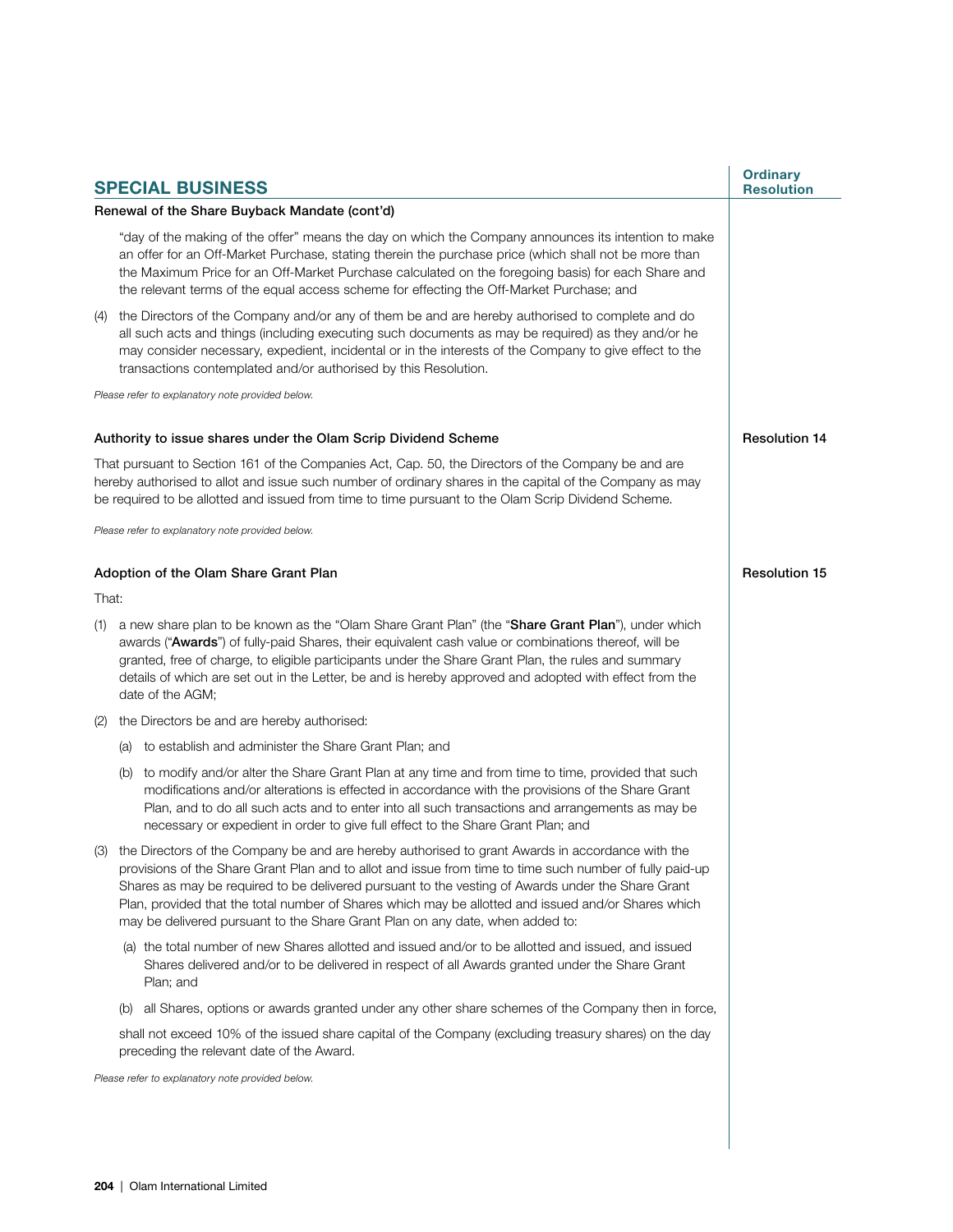By Order of the Board

Yoo Loo Ping Company Secretary Singapore

Date: 15 October 2014

# **Notes Concerning Appointment of Proxy:**

- 1. A Member entitled to attend and vote at the Annual General Meeting (the "**Meeting**") is entitled to appoint a proxy to attend and vote in his/her stead. A proxy need not be a Member of the Company.
- 2. The instrument appointing a proxy must be deposited at the Registered Office of the Company at 50 Raffles Place, #32-01 Singapore Land Tower, Singapore 048623 not less than 48 hours before the time appointed for holding the Meeting.

# 3. **Personal data privacy:**

 By submitting an instrument appointing a proxy(ies) and/or representative(s) to attend, speak and vote at the Meeting and/or any adjournment thereof, a member of the Company (i) consents to the collection, use and disclosure of the member's personal data by the Company (or its agents) for the purpose of the processing and administration by the Company (or its agents) of proxies and representatives appointed for the Meeting (including any adjournment thereof) and the preparation and compilation of the attendance lists, minutes and other documents relating to the Meeting (including any adjournment thereof), and in order for the Company (or its agents) to comply with any applicable laws, listing rules, regulations and/or guidelines (collectively, the "**Purposes**"), (ii) warrants that where the member discloses the personal data of the member's proxy(ies) and/or representative(s) to the Company (or its agents), the member has obtained the prior consent of such proxy(ies) and/or representative(s) for the collection, use and disclosure by the Company (or its agents) of the personal data of such proxy(ies) and/or representative(s) for the Purposes, and (iii) agrees that the member will indemnify the Company in respect of any penalties, liabilities, claims, demands, losses and damages as a result of the member's breach of warranty.

#### **Explanatory Notes:**

# Ordinary Resolutions 3, 4 and 5

Mr. Michael Lim Choo San will, upon re-election as a Director of the Company, continue his office as non-executive and lead independent director. He will remain as Chairman of the Audit & Compliance Committee ("ACC") and Governance & Nomination Committee ("GNC") and member of the Board Risk Committee ("BRC"). He will be considered independent.

Mr. Narain Girdhar Chanrai will, upon re-election as a Director of the Company, continue his office as non-executive director and will remain as a member of the ACC and the Capital & Investment Committee ("CIC") and will become a member of the Corporate Responsibility and Sustainability Committee ("CRSC").

Mr. Shekhar Anantharaman will, upon re-election as a Director of the Company, continue his office as an executive director and will remain as a member of the CIC and the CRSC.

Please refer to "Key Information Regarding Directors" in the Corporate Governance section of the Annual Report for information on Mr. Michael Lim Choo San, Mr. Narain Girdhar Chanrai and Mr. Shekhar Anantharaman.

#### Ordinary Resolutions 6 and 7

Mr. Kwa Chong Seng will, upon re-election as a Director of the Company, continue his office as non-executive and independent director as well as Deputy Chairman. He will be Chairman of the Human Resource & Compensation Committee ("HRCC") and a member of the CIC and GNC. He will be considered independent.

Mr. Sanjiv Misra will, upon re-election as a Director of the Company, continue his office as non-executive and independent director and will remain as Chairman of the CIC and a member of the HRCC and BRC. He will be considered independent.

Please refer to "Key Information Regarding Directors" in the Corporate Governance section of the Annual Report for information on Mr. Kwa Chong Seng and Mr. Sanjiv Misra.

# Ordinary Resolutions 8 and 9

Mr. R. Jayachandran is over 70 years of age and is required by the Companies Act to vacate his office at each AGM, and he will be standing for re-appointment. He will, upon his re-appointment as a Director of the Company, continue his office as Non-executive Chairman and will remain as a member of the CIC, GNC and HRCC.

Mr. Nihal Vijaya Devadas Kaviratne CBE is over 70 years of age and is required by the Companies Act to vacate his office at each AGM, and he will be standing for re-appointment. He will, upon his re-appointment as a Director of the Company, be a member of the ACC and the CRSC, and will be considered independent.

Please refer to "Key Information Regarding Directors" in the Corporate Governance section of the Annual Report for information on Mr. R. Jayachandran and Mr. Nihal Kaviratne CBE.